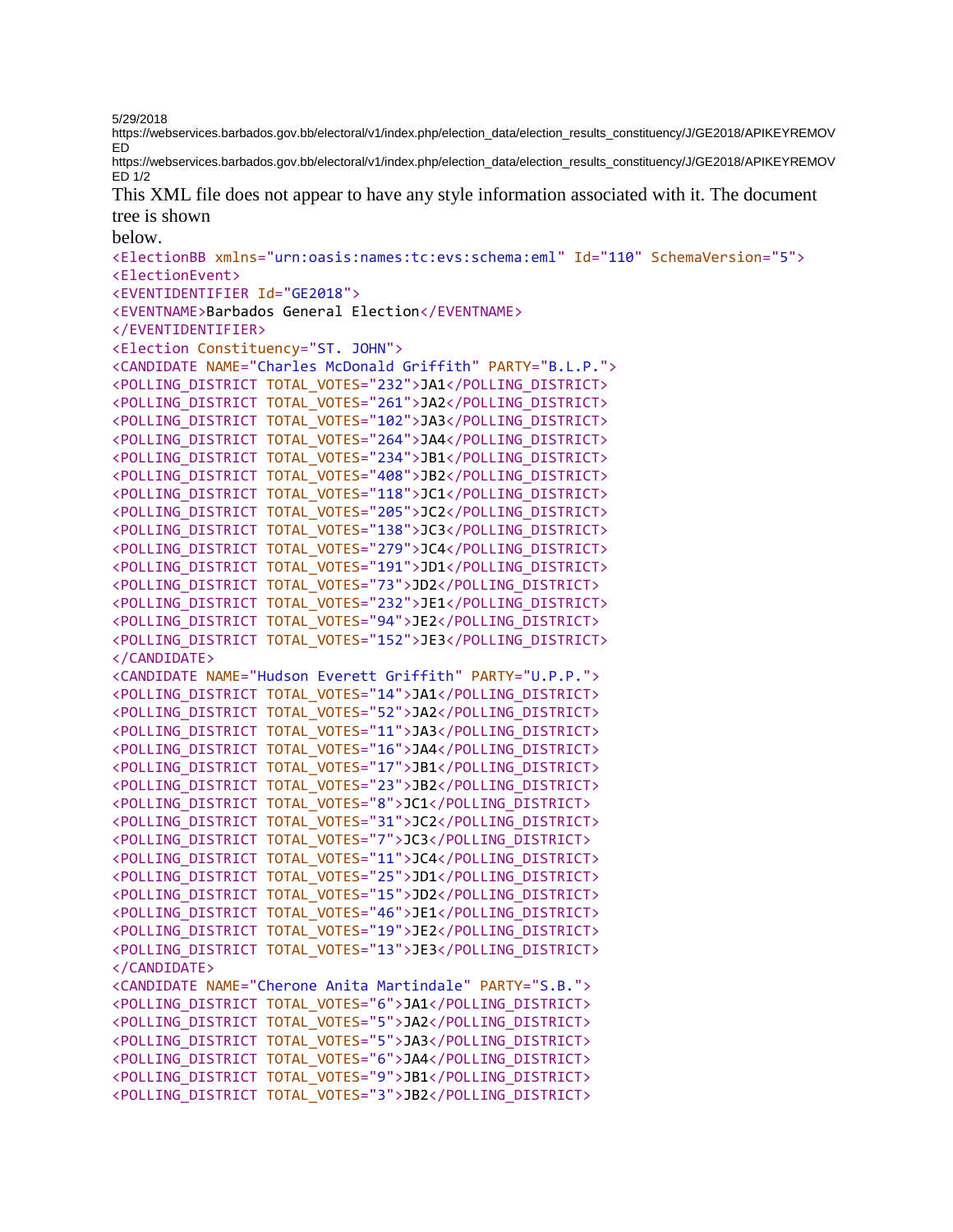```
<POLLING_DISTRICT TOTAL_VOTES="2">JC1</POLLING_DISTRICT>
<POLLING_DISTRICT TOTAL_VOTES="5">JC2</POLLING_DISTRICT>
<POLLING_DISTRICT TOTAL_VOTES="4">JC3</POLLING_DISTRICT>
<POLLING_DISTRICT TOTAL_VOTES="4">JC4</POLLING_DISTRICT>
<POLLING_DISTRICT TOTAL_VOTES="5">JD1</POLLING_DISTRICT>
<POLLING_DISTRICT TOTAL_VOTES="11">JD2</POLLING_DISTRICT>
<POLLING_DISTRICT TOTAL_VOTES="7">JE1</POLLING_DISTRICT>
<POLLING_DISTRICT TOTAL_VOTES="5">JE2</POLLING_DISTRICT>
<POLLING_DISTRICT TOTAL_VOTES="9">JE3</POLLING_DISTRICT>
</CANDIDATE>
<CANDIDATE NAME="Leroy Hensworth McClean" PARTY="IND.">
<POLLING_DISTRICT TOTAL_VOTES="6">JA1</POLLING_DISTRICT>
<POLLING_DISTRICT TOTAL_VOTES="22">JA2</POLLING_DISTRICT>
5/29/2018 
https://webservices.barbados.gov.bb/electoral/v1/index.php/election_data/election_results_constituency/J/GE2018/APIKEYREMOV
ED
https://webservices.barbados.gov.bb/electoral/v1/index.php/election_data/election_results_constituency/J/GE2018/APIKEYREMOV
ED 2/2
<POLLING_DISTRICT TOTAL_VOTES="7">JA3</POLLING_DISTRICT>
<POLLING_DISTRICT TOTAL_VOTES="14">JA4</POLLING_DISTRICT>
<POLLING_DISTRICT TOTAL_VOTES="10">JB1</POLLING_DISTRICT>
<POLLING_DISTRICT TOTAL_VOTES="6">JB2</POLLING_DISTRICT>
<POLLING_DISTRICT TOTAL_VOTES="11">JC1</POLLING_DISTRICT>
<POLLING_DISTRICT TOTAL_VOTES="22">JC2</POLLING_DISTRICT>
<POLLING_DISTRICT TOTAL_VOTES="6">JC3</POLLING_DISTRICT>
<POLLING_DISTRICT TOTAL_VOTES="9">JC4</POLLING_DISTRICT>
<POLLING_DISTRICT TOTAL_VOTES="4">JD1</POLLING_DISTRICT>
<POLLING_DISTRICT TOTAL_VOTES="4">JD2</POLLING_DISTRICT>
<POLLING_DISTRICT TOTAL_VOTES="18">JE1</POLLING_DISTRICT>
<POLLING_DISTRICT TOTAL_VOTES="10">JE2</POLLING_DISTRICT>
<POLLING_DISTRICT TOTAL_VOTES="6">JE3</POLLING_DISTRICT>
</CANDIDATE>
<CANDIDATE NAME="George Andrew Pilgrim" PARTY="D.L.P.">
<POLLING_DISTRICT TOTAL_VOTES="100">JA1</POLLING_DISTRICT>
<POLLING_DISTRICT TOTAL_VOTES="162">JA2</POLLING_DISTRICT>
<POLLING_DISTRICT TOTAL_VOTES="51">JA3</POLLING_DISTRICT>
<POLLING_DISTRICT TOTAL_VOTES="78">JA4</POLLING_DISTRICT>
<POLLING_DISTRICT TOTAL_VOTES="132">JB1</POLLING_DISTRICT>
<POLLING_DISTRICT TOTAL_VOTES="77">JB2</POLLING_DISTRICT>
<POLLING_DISTRICT TOTAL_VOTES="78">JC1</POLLING_DISTRICT>
<POLLING_DISTRICT TOTAL_VOTES="239">JC2</POLLING_DISTRICT>
<POLLING_DISTRICT TOTAL_VOTES="31">JC3</POLLING_DISTRICT>
<POLLING_DISTRICT TOTAL_VOTES="60">JC4</POLLING_DISTRICT>
<POLLING_DISTRICT TOTAL_VOTES="135">JD1</POLLING_DISTRICT>
<POLLING_DISTRICT TOTAL_VOTES="57">JD2</POLLING_DISTRICT>
<POLLING_DISTRICT TOTAL_VOTES="192">JE1</POLLING_DISTRICT>
<POLLING_DISTRICT TOTAL_VOTES="97">JE2</POLLING_DISTRICT>
<POLLING_DISTRICT TOTAL_VOTES="109">JE3</POLLING_DISTRICT>
</CANDIDATE>
<CANDIDATE NAME="Derek Andre Went" PARTY="B.I.M.">
<POLLING_DISTRICT TOTAL_VOTES="1">JA1</POLLING_DISTRICT>
<POLLING_DISTRICT TOTAL_VOTES="5">JA2</POLLING_DISTRICT>
<POLLING_DISTRICT TOTAL_VOTES="1">JA3</POLLING_DISTRICT>
<POLLING_DISTRICT TOTAL_VOTES="2">JA4</POLLING_DISTRICT>
<POLLING_DISTRICT TOTAL_VOTES="0">JB1</POLLING_DISTRICT>
<POLLING_DISTRICT TOTAL_VOTES="3">JB2</POLLING_DISTRICT>
```